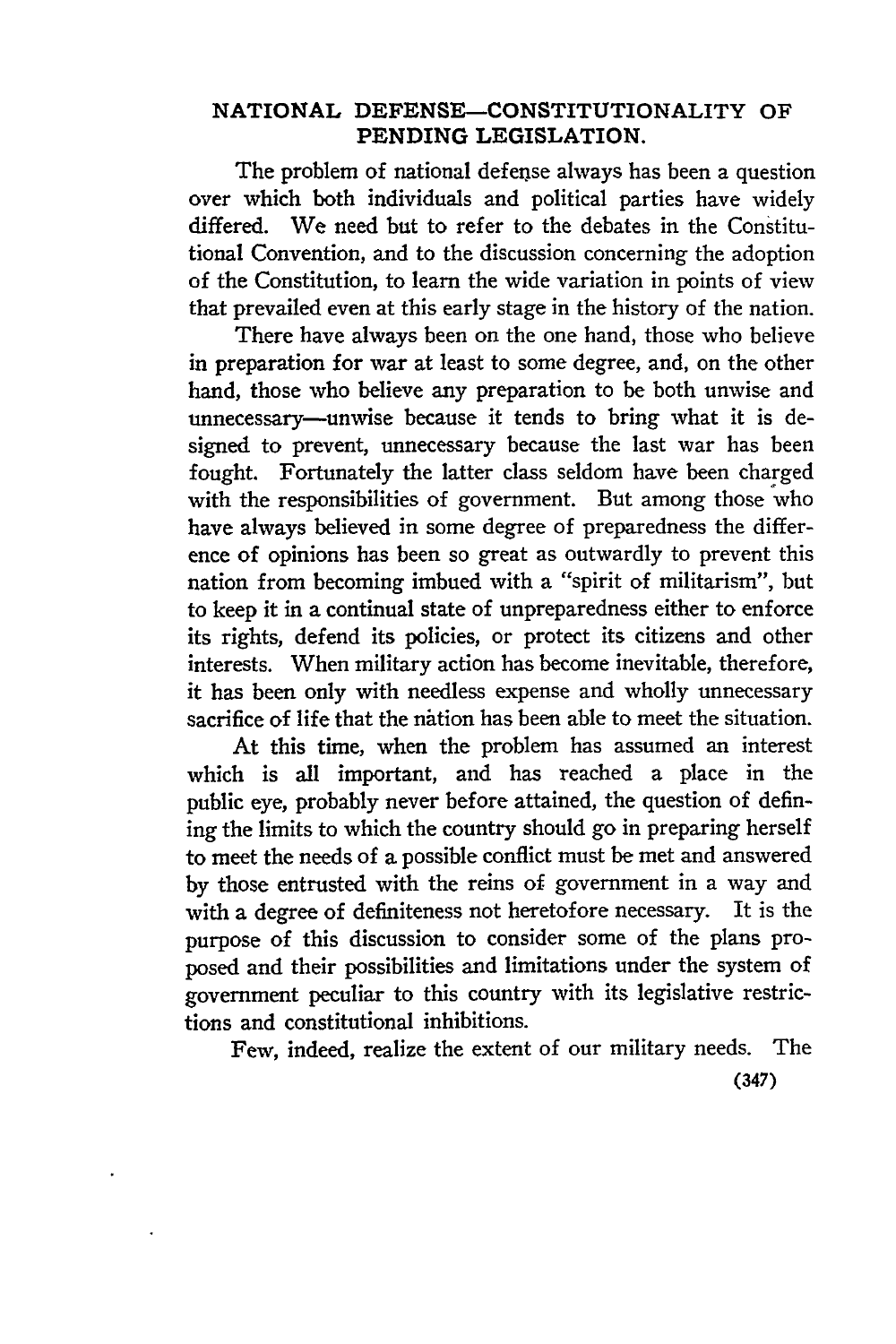General Staff of the Army bases its recommendation of the number of first line troops needed upon the number of troops the great Powers can land on our coast in the event of the loss of the control of the sea. Germany, using one-half of her transportation, could embark and bring into our waters within fifteen days three hundred and eighty-seven thousand men, following this in fortyone days with over four hundred thousand more. France could land one hundred and sixty thousand in a first expedition, two hundred and forty-three thousand in a second. This does not take into consideration the possibility of combinations of Powers, with ourselves in isolation or "without entangling alliances". With this as a basis the War College report shows the necessity of over two hundred thousand trained troops with three hundred thousand trained men in reserve subject to call to meet a possible enemy. The recommendation of the Secretary of War is practically the same, except that it includes a proposed Continental Army in the first line of troops, whereas the War College does not.

It may be assumed safely for the purpose of the present discussion that not only the traditions but the whole spirit of our people is opposed to a large standing army equal to the reasonable military needs of the nation. On the other hand, there seems to be a substantial agreement among students of military affairs that the volunteer system has been a mistaken policy and that the American belief in its effectiveness is a dangerous national illusion.' If we are not to be dependent upon these, and no one who has thought upon the question at all believes that we should be, how then, in view of our traditions, are the military needs of the nation to be met?

There are several possible plans, all embodied in proposed legislation now pending before Congress: (i) An increase in the size of the regular standing army, sufficient to meet any possible demand. (2) An increase of first line troops by providing for one hundred and fifty thousand to two hundred thousand men

<sup>&#</sup>x27;See Addresses on Preparedness, General Leonard Wood (Princeton Press).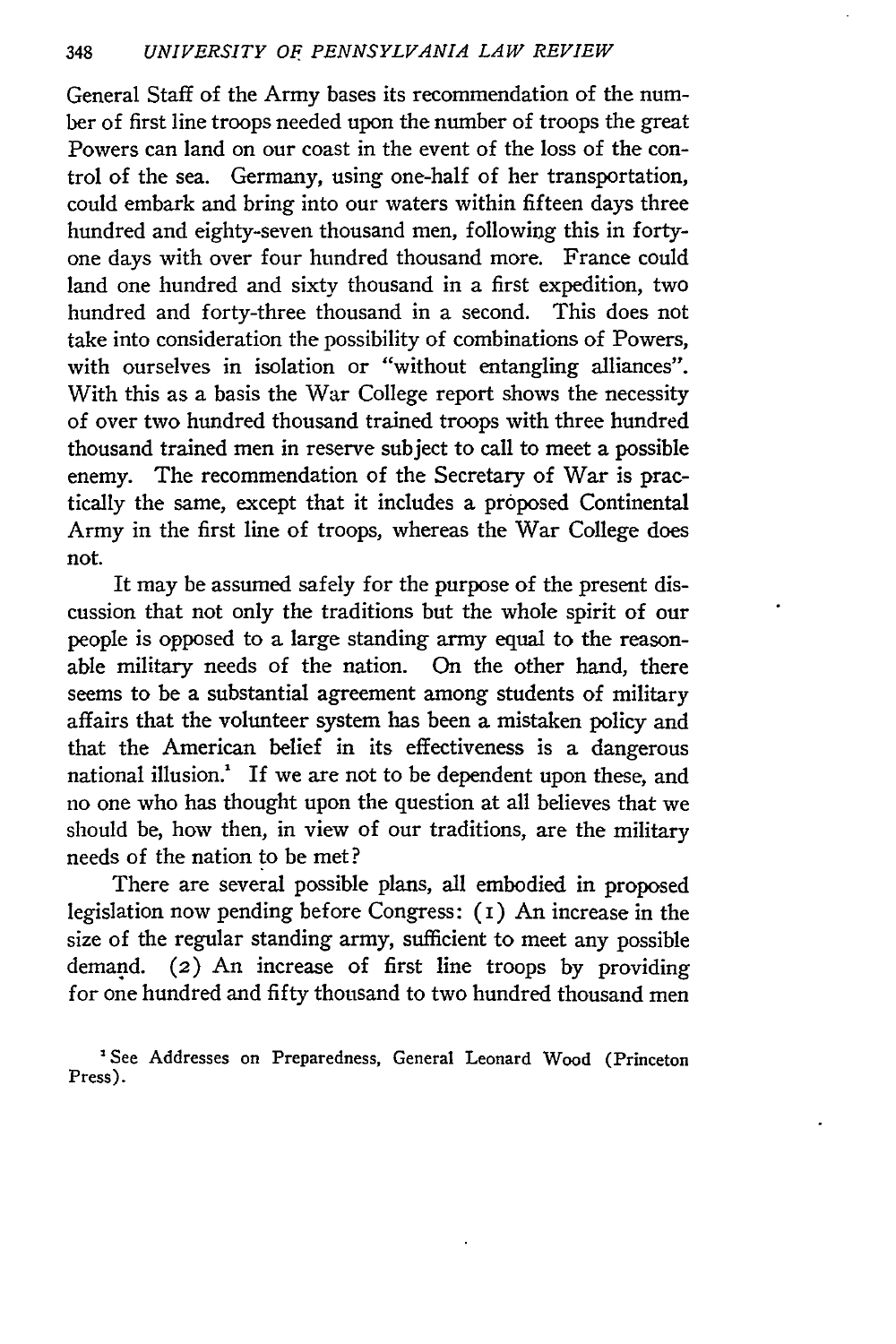in the regular army with three hundred thousand to three hundred and fifty thousand trained men in reserve subject to call. **(3)** A trained citizen army under federal control. (4) A modified form of conscription or universal service in a system of universal training. (5) The improvement of the National Guard, with pay to the officers and men having "federal status".

i. Of these plans the first may as well be dismissed for the present as our people are opposed to it. It violates our traditions, arouses the opposition of large classes of society, and places on the nation an economic burden it is not inclined to assume.

2. The second proposition involves the real problem. Some increase is demanded and unless a reserve is fully provided for, any likely increase in enlisted strength will be wholly inadequate. The difficulty arises in the question of how this reserved strength is to be obtained under the restrictions placed by the Constitution upon the powers of Congress in this respect.

3. The War Department Army Bill submitted to Congress for criticism embodies the third plan under the name of the Continental Army.<sup>2</sup> This plan has been vigorously attacked both by those who believe it concentrates too much power in the federal government and by those who believe it to be wholly inadequate. It provides for the raising of four hundred thousand men in three annual contingents thereafter to be maintained at four hundred thousand.

There is but one serious constitutional obstruction that' might lie in the path of this scheme. The act provides that the officers are to be commissioned by the President, but later provides that in the event of war only, shall the President be authorized to call out the Continental Army Reserves and to employ them as he may deem best.<sup>3</sup> It will be remembered that it was the distrust of the use of the army by the Executive that led the framers of the Constitution to lodge the authority to commission officers in the governors of the several states instead of in the President.4 Doubtless this action was based upon historic

<sup>&#</sup>x27;The Hay Army Reorganization Bill is substantially the same.

**<sup>&#</sup>x27;** Section **33.**

<sup>&#</sup>x27;See "Federalist", Arts. **28** and 29.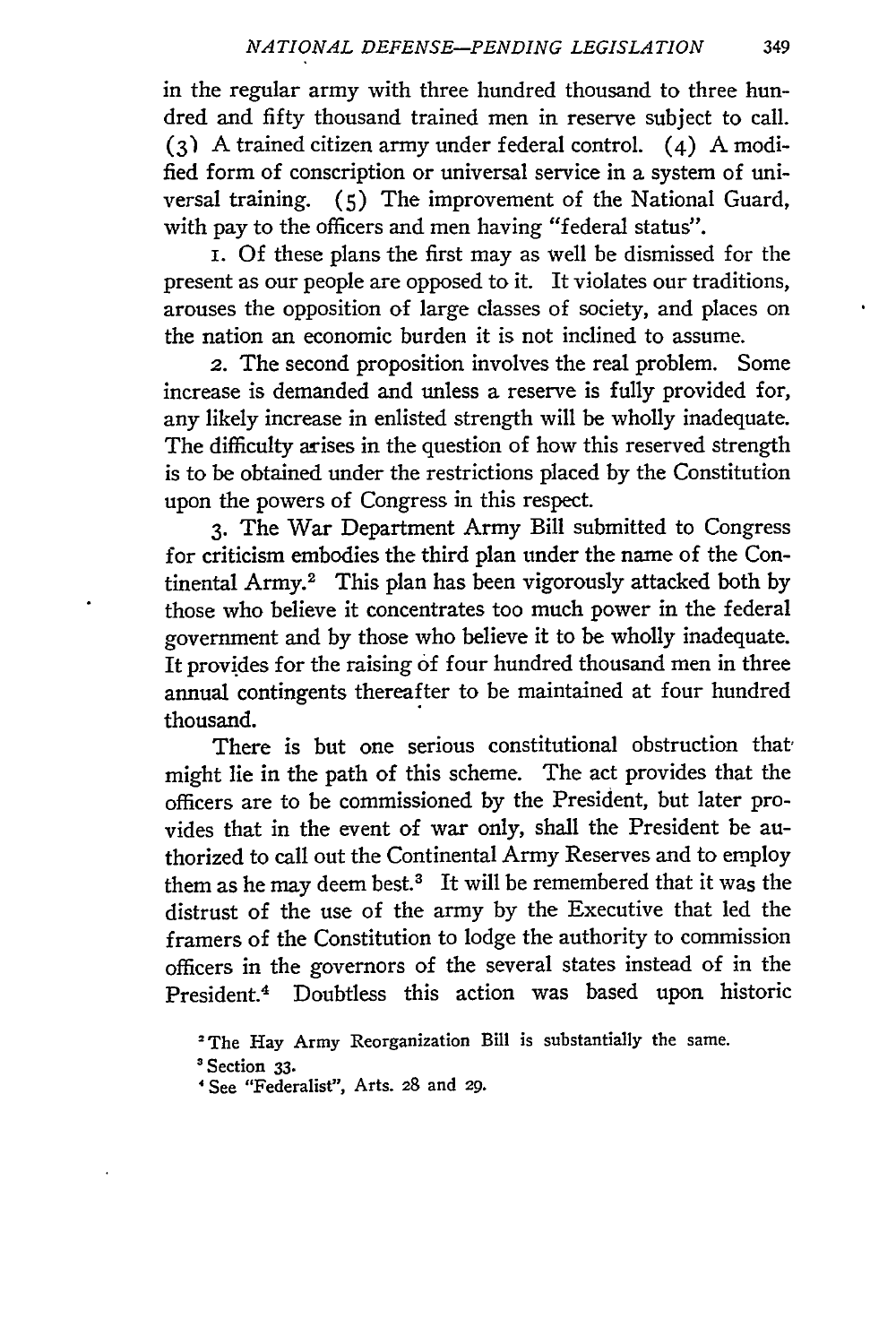grounds, for in the contest between King Charles and the Tory Parliament an act was passed providing that for the time being the officers of the militia should be appointed by Parliament, upon the theory that the control of military forces could never be wholly divorced from the power to commission officers. But with the power to declare war lodged in Congress, section thirty-three would seem to meet that objection.

The act also provides for a period of training not exceeding three months in any one year or an aggregate of six months in the first three years of enlistment, the scheme contemplating two months' training for each of the three years' enlistment. Many believe that no volunteer scheme of enlistment would keep up such a force, that the two months a year plan would unduly interfere with industry, and that it would so interfere with the National Guard that neither of them would be successful.

4. Conscription or universal service would, of course, meet the military needs of the country, and with universal service any of the plans suggested could be made fully effective or the National Guard could be made to answer the problem. But the country is not ready for it. There is, however, a growing sentiment for universal *military training,* and if the War Department fails to get its Continental Army plan passed, this fourth proposition may receive considerable consideration.

A bill has been introduced in Congress embodying a plan for an Americanized Swiss system providing for universal military training.5 It provides for the training of all citizens of twelve to twenty-three years of age inclusive, the persons so trained between the ages of twelve and seventeen to be grouped in the Citizen Cadet Corps, while those between the ages of eighteen and twenty-three, to be grouped in the Citizen Army or the Citizen Navy. The training for both the Citizen Cadet Corps and the Citizen Army and Citizen Navy is to be given in public and private schools, academies, colleges, and universities, in the Organized Militia or Naval Militia of the several states, or in organizations of Boy Scouts or similar organizations. Upon reaching

**<sup>&</sup>quot;S. B.** *i695,* introduced **by** Senator Chamberlain.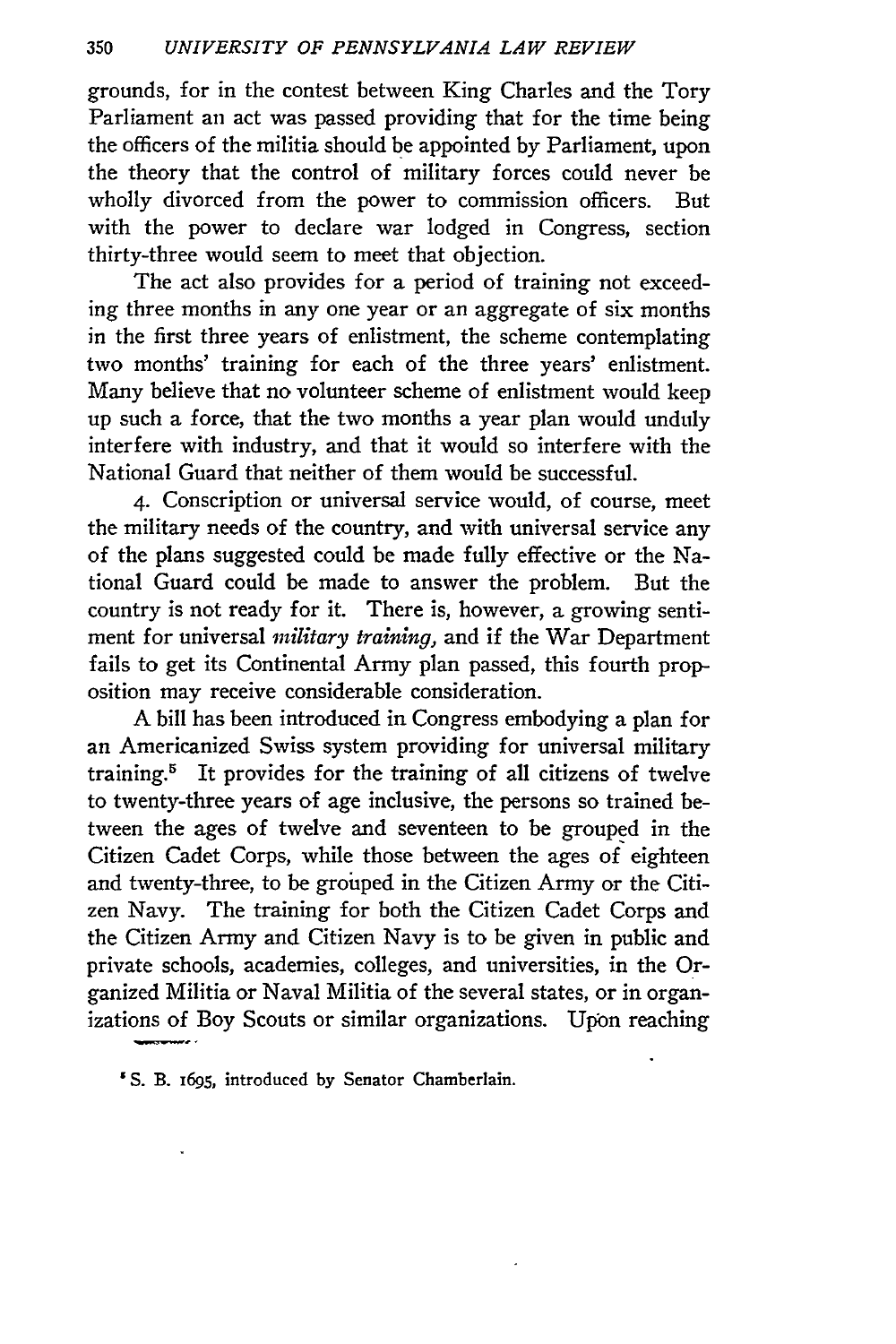the age of twenty-four years all such persons become members of the Citizen Army Reserve without further training. The President is empowered to commission and appoint officers, giving recognition to graduates of military colleges and to militia officers. The members of the Cadet Corps and of the Citizen Army are to have no pay but are to be allowed transportation, subsistance, and medical attendance. A Citizen Army Division of the General Staff is provided for and fifty inspection districts with army officers in each are established.

Some doubt has been expressed as to whether under the Constitution the federal government has authority to enforce universal training. It is not believed this doubt is well founded. The Constitution of the United States provides that Congress shall have power to provide for the common defense and general welfare of the United States.<sup>6</sup> Certainly in the Draft Act of March 3, 1863, Congress applied to the citizens generally the principles of universal liability to military service. It has been said in this connection in reference to this particular constitutional provision, "The authority was magnified and gave every war power that the most despotic ruler could ask,"<sup>7</sup> and it is the opinion of many who have studied the question from' this point of view that this is not beyond the power of Congress. Former Secretary of War Stimson and Judge Advocate General Crowder of the Army have recently discussed the matter and are in accord in believing the power to exist, $8$  an opinion with which the Secretary of War apparently concurs.

**5.** The fifth proposition, which involves the improvement of the National Guard and the providing of pay to officets and men having "federal status", has been put forward by many as the remedy best fitted to meet the existing military needs of the nation. Whether this be true or not, this plan is certain to meet with the most constitutional difficulties.

While most students of the subject believe that no scheme short of universal service, and probably not even that, should

<sup>&#</sup>x27;Art. I, Sec. 8.

<sup>&</sup>quot;Upton: Military Policy, Vol. I, p. 74.

**<sup>&</sup>quot;** See Army and Navy Journal, Vol. LIII. p. 636, No. 2734.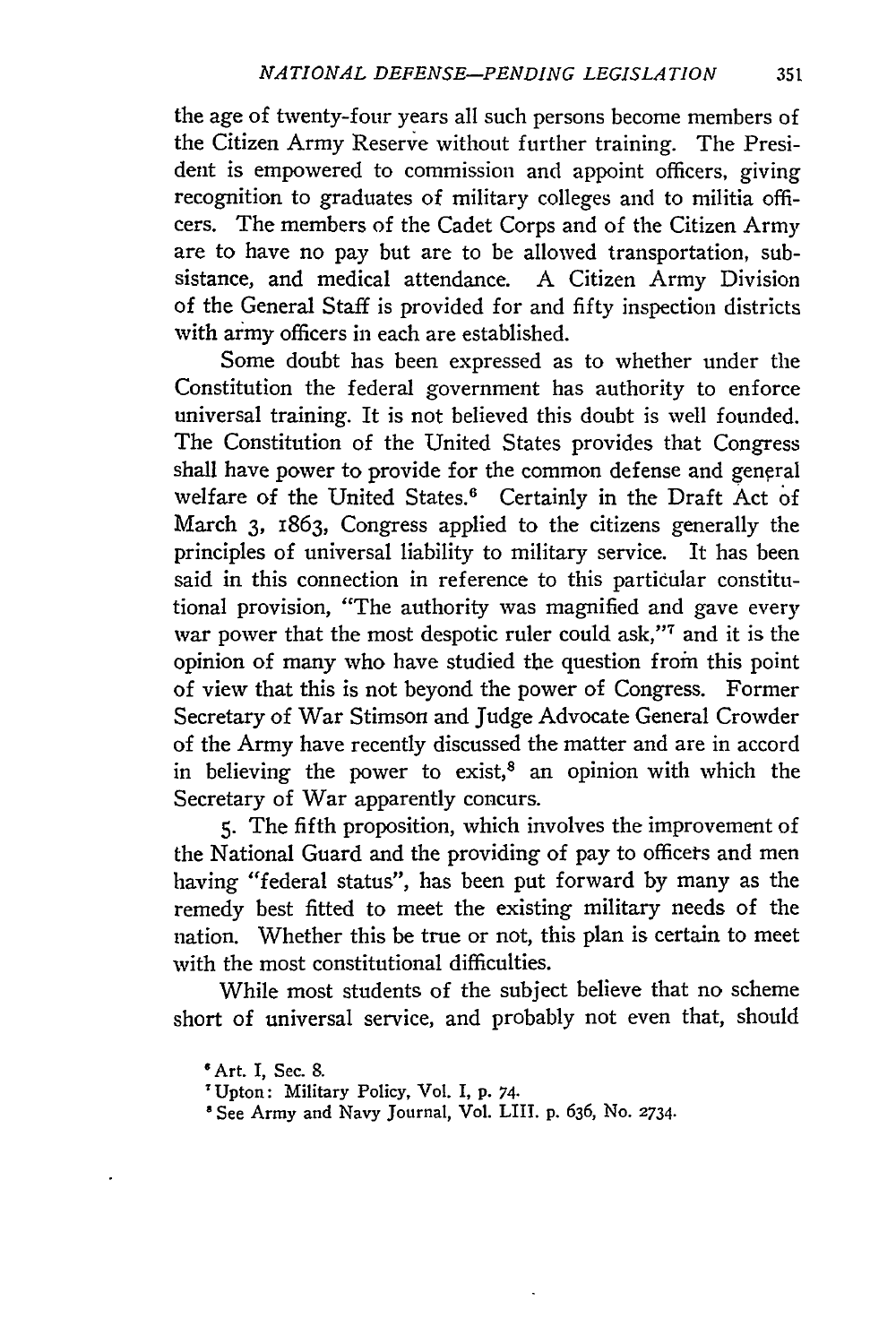ignore the possibilities of the National Guard if properlystrengthened and made subject to the federal government in time of need, the serious question to be determined is whether the National Guard can be subjected to the federal government. If it has to remain under the divided control of the governors of the respective states and only available as a *volunteer* force in case of war, it in no sense meets the need, and should be ignored in plans for national defense, though of course remaining a great internal asset.

The question arose at the last session of Congress under sections thirty-eight and thirty-eight a of the then pending Militia Pay Bill,9 which bill is also under discussion in Congress now, as to whether these sections were effective or could be made effective, to give the enlisted men of the National Guard the status of enlisted men of the Army of the United States and make them available for "any duty for which the regular Army may be employed". Under that portion of the Constitution of the United States which provides that Congress shall have power "to raise and support armies"<sup>10</sup> some authority may be found to support such legislation. It would seem that Congress would have power to provide a means, lawful to that end, whereby in case of war or when war is imminent, and armies in excess of the regular army may be needed, the members of the militia, actively serving therein and practically members of the army by virtue of an oath theretofore taken to serve the United States, might be ordered out by the President in case of war.

The first question which arises is whether a citizen can be both a member of the militia and also a member of the army subject to call by the President. During the War with Spain members of the militia were also members of the volunteer forces, though of course not actively in both capacities, being first militia and then volunteers.<sup>11</sup> When a man enlists in the organized militia a contract is signed by which his status is changed from that of

<sup>&</sup>lt;sup>9</sup> 163rd Congress S. 6217, introduced by Senator Chamberlain. **10** Art. I, Sec. **9.** "Kneedler v. Lane, 45 Pa. **238** (1863).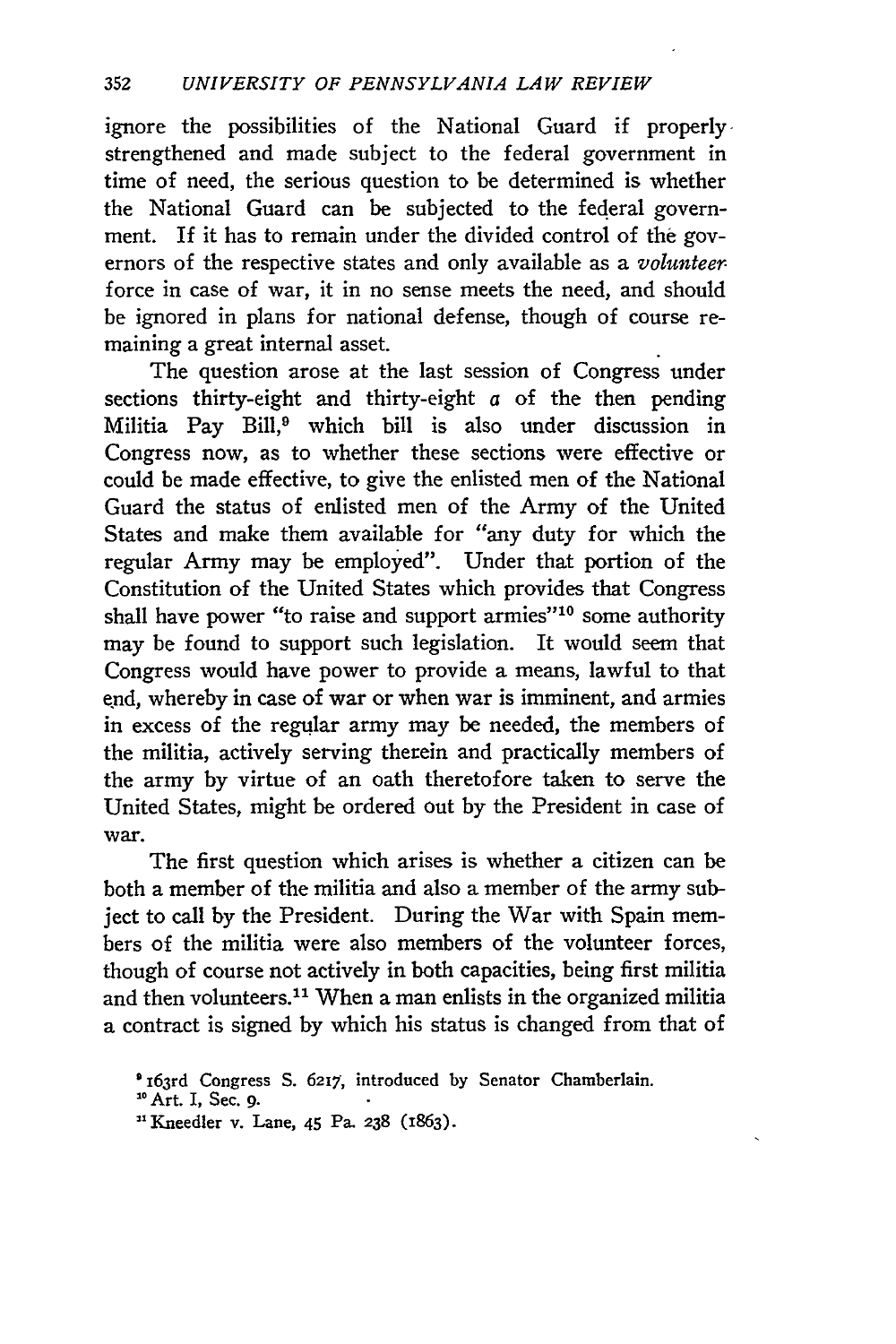a private citizen to that of a soldier, that is, he assumes a military status.<sup>12</sup> Is he renouncing this obligation to the state to serve it as a duly enlisted member of its militia and assuming another and different, an inconsistent, obligation, by entering into a contract also with the United States, by signing another agreement constituting virtually an enrollment in the army, when he agrees to become, *in futuro* a member of the army when called by the President with the consent of Congress? It would seem not. He-might serve out his complete enlistment for he is not to serve in the army until Congress acts and Congress may not act during the term.

But Congress has power not only to raise armies but to provide for "organizing, arming, and disciplining the militia, and for governing such part of them as may be employed in the service of the United States, reserving to the States respectively the appointment of the officers, and the authority of training the militia according to the discipline prescribed by Congress."<sup>13</sup> May it not so exercise its power over the militia as to facilitate the use of its power to raise armies by providing that those members of the militia who have agreed in advance by oath to serve the United States when called may be transferred to the army when Congress does act? Such a plan of organization might interfere with state control to be sure, but "organizing" is one of the powers of Congress, which power is plenary and all state laws inconsistent therewith are null and void.<sup>14</sup>

An army by this plan is raised by so organizing the militia that in case of need, by virtue of a dual enlistment, it becomes an army in fact. If the means here used to raise armies is legitimate and the end is within the Constitution, then means adequate to attain those ends must be legitimate and constitutional.

The bill also provides that no benefit of the act shall extend to a member of the militia "who has not voluntary subscribed an agreement or taken an oath as a commissioned officer, or en-

12In re Grimley, **137 U. S. 147** (I89O). **3** Art. I, Sec. 8.

353

**<sup>&</sup>quot;4** Opinion of the Justices, **14** Gray 614 (Mass. i86o),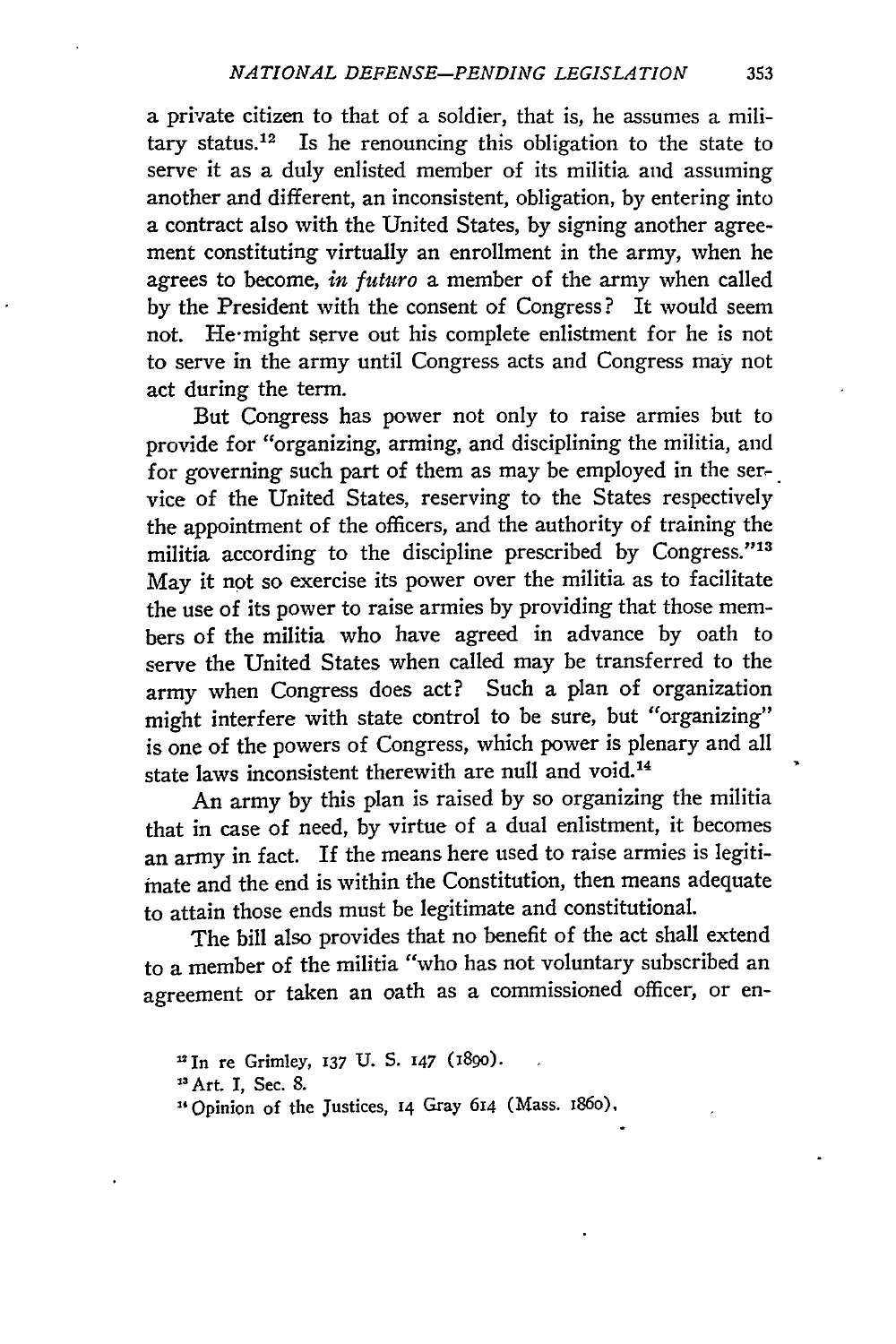listed man in the army of the United States," but that such agreement and oath "shall be effective to create the status of officer and enlisted man in the army of the United States." The act further provides that such member shall not be entitled to. the pay and emoluments of the army except as provided in the act until ordered out by Congress.

If he is not entitled to the emoluments, will he be subject to the Articles of War and rules of the War Department for the violation of which he would, as a member of the army, be subject to court martial and punishment? If so, he would thereby be subject to three jurisdictions—the army, the state militia, and. the state civil. He would as a militiaman be subject to both state civil and military. That is inevitable.<sup>15</sup>

It would seem, however, that the provision as to pay contemplates that such men shall not be subject to army discipline until called into active service by Congress. If the jurisdiction of the state has not been lost or that of the United States been assumed, how are the militiamen who sign such an agreement to be classified? Can they be called "volunteers"?

The term "voluntary army" comprehensively means a temporary military organization which the government employs on voluntary service in time of war or other public danger. It is made up of: (i) Persons who voluntarily make their engagements directly with the United States to serve; (2) Persons who are conscripted directly by the United States and forced to serve; **(3)** Persons who voluntarily engage with a state to serve in a state militia organization, and are, together with that organization, called into the United States service as State Militia by the President; (4) Persons who are drafted by a state and forced into a state militia organization, and are, together with that organization, called into the United States service as State Militia by the President.<sup>16</sup>

Those who make volunteer engagements directly with the United States to serve and those conscripted directly by the

<sup>&</sup>quot;Willoughby: Constitution, p. 1195.

<sup>&</sup>lt;sup>16</sup> Howland's Digest Opinions Judge Advocate General of the Army, p. **1038.**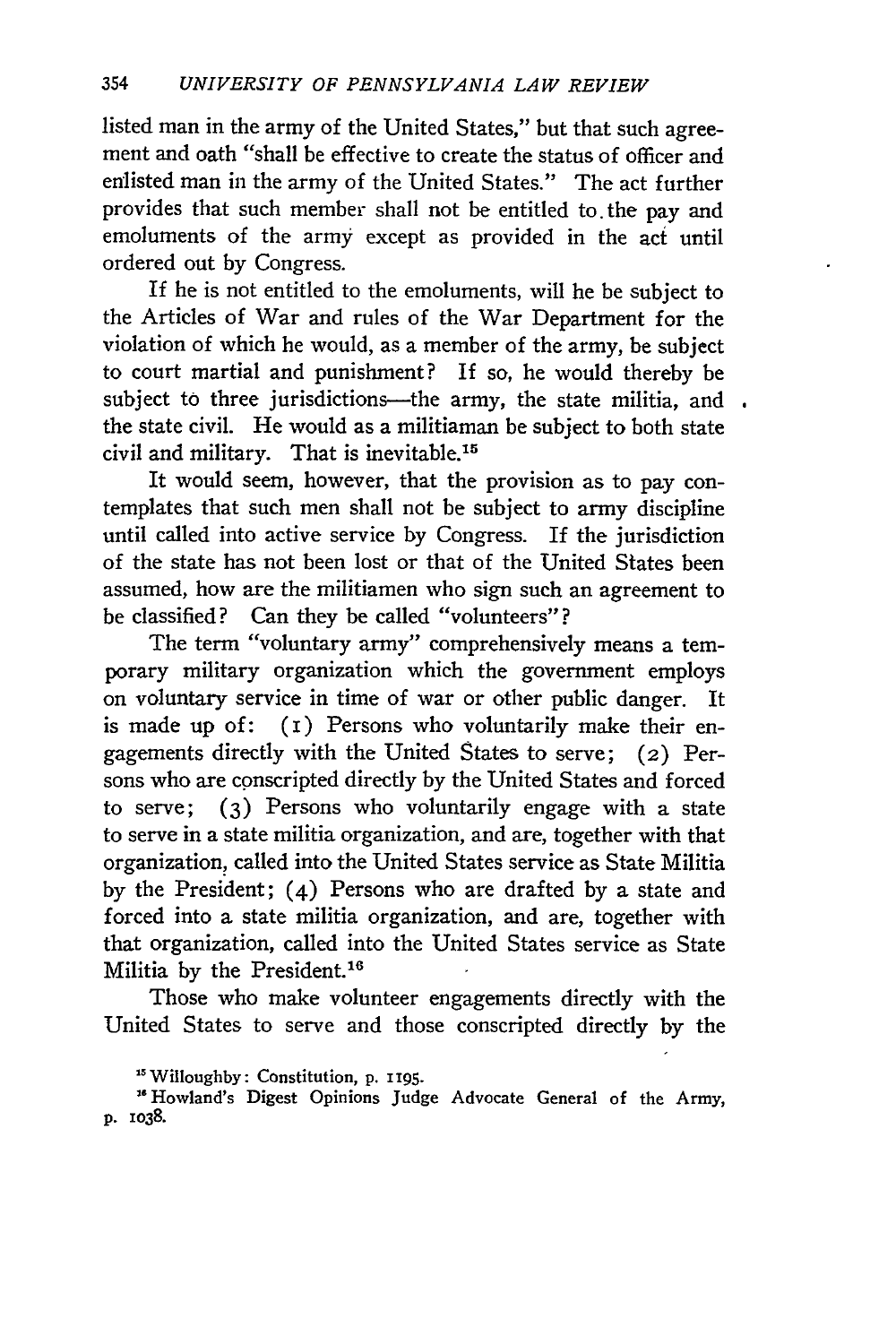United States and forced to serve constitute organizations which, as well as the regular army, are called into existence by Congress under its constitutional power "to raise and support armies."<sup>17</sup> The state organizations are made part of the army under another provision of the Constitution which gives Congress the power "to provide for organizing, arming, and disciplining the militia". They retain their character of state militia, and are considered as belonging to the "Volunteer Army" notwithstanding the fact that the men may have been conscripted.<sup>18</sup> After members of the militia are in the service of the United States no distinction between them is made because of the method pursued by the state in securing them, whether by voluntary enlistment or by conscription. All are designated as militia called into the service of the United States.<sup>19</sup>

It would seem therefore that men signing the agreement and taking the oath provided by the act to make them subject to call by Congress would be classed as "volunteers". If they are "volunteers" is it necessary according to law that they be "mustered in" by a commissioned officer of the army before they can be regarded as "accepted" or received into the military service of the United States ?20 If the man is not in the army by reason of *agreement* to serve, then the government must rely upon the "muster in" to put him in service. If that is the case, the militiaman may or may not present himself for muster, as he pleases. If he does not, he is not subject to the rules of war but subjects himself only to the penalty prescribed by law which, is not effective.

It is essential if the government is to include the National Guard in the first line troops or as part of an adequate reserve that it should have power to order them out under the law without the necessity of any further action upon the part of the men to subject themselves to the Articles of War and the army juris-

THowland's Dig. **Op. J. A. G.** of the Army, **p. 1030.**

<sup>18</sup> Strictly speaking the conscription volunteer is not a volunteer at all. Conscription in reality is opposed to the volunteer system.

"Howland's Dig. Op. **J. A. G.** of the Army, **p. 1039.**

**20 23 Op.** Attorney General **U. S.** 408.